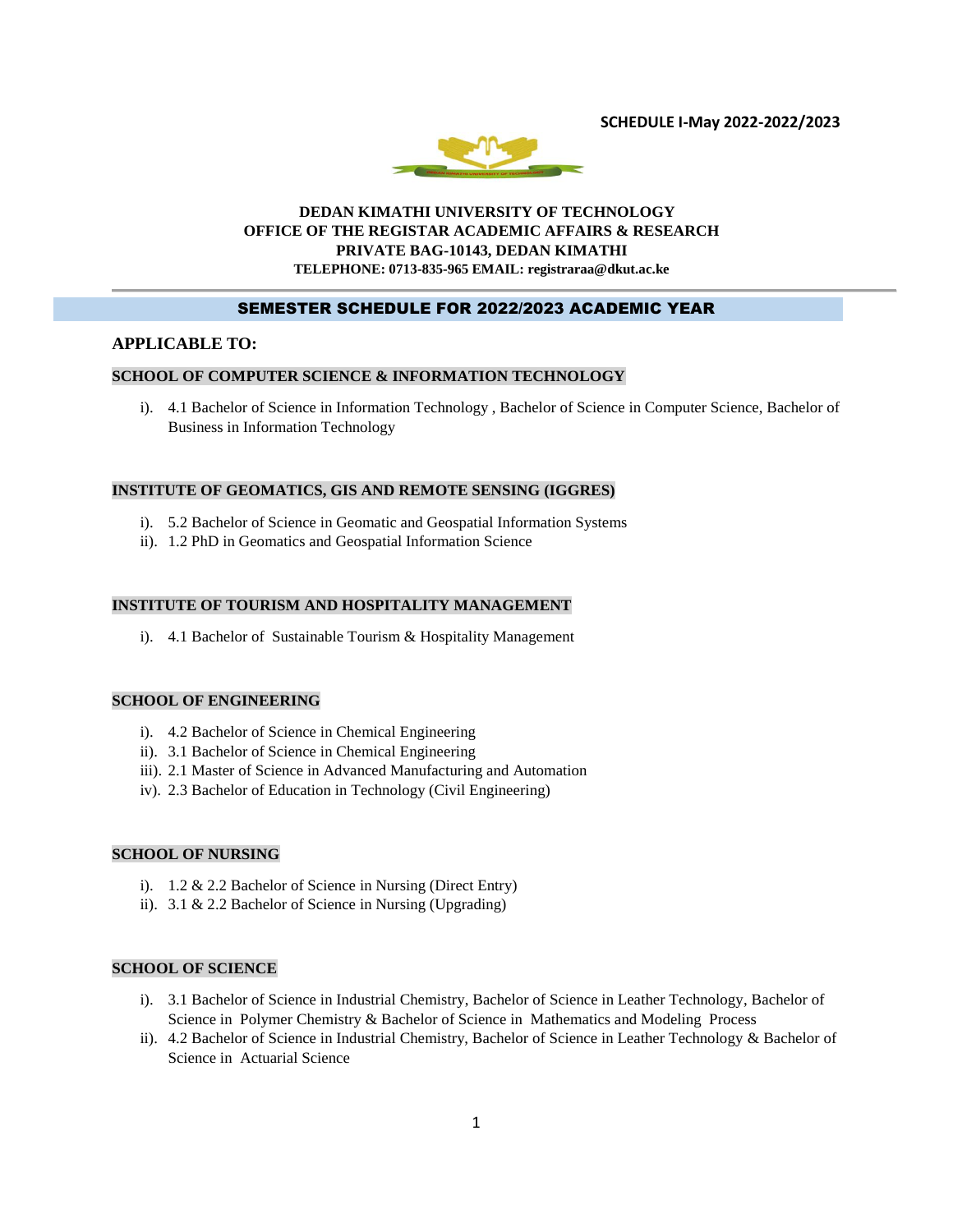| <b>WEEK</b> | <b>DATES</b>                                            | <b>EVALUATION ACTIVITIES</b>          |
|-------------|---------------------------------------------------------|---------------------------------------|
| WEEK 1      | $3rd$ May, 2022 – 6 <sup>th</sup> May, 2022             |                                       |
| WEEK 2      | $9th$ May, 2022 – 13 <sup>th</sup> May, 2022            |                                       |
| WEEK 3      | $16th$ May, 2022 – 20 <sup>th</sup> May, 2022           |                                       |
| WEEK 4      | $23^{\text{rd}}$ May, $2022 - 27^{\text{th}}$ May, 2022 | Assignment 1                          |
| WEEK 5      | $30^{th}$ May, $2022 - 3^{rd}$ June, $2022$             |                                       |
| WEEK 6      | $6th$ June, 2022 – 10 <sup>th</sup> June, 2022          | CAT <sub>1</sub>                      |
| WEEK 7      | $13th$ June, $2022 - 17th$ June, $2022$                 |                                       |
| WEEK 8      | $20th$ June, $2022 - 24th$ June, $2022$                 | Assignment 2                          |
| WEEK 9      | $27th$ June, $2022 - 1st$ July, $2022$                  |                                       |
| WEEK 10     | $4th$ July, 2022 – $8th$ July, 2022                     | CAT <sub>2</sub>                      |
| WEEK 11     | $11th$ July, 2022 – $15th$ July, 2022                   |                                       |
| WEEK 12     | $18th$ July, $2022 - 22nd$ July, $2022$                 | CAT <sub>3</sub>                      |
| WEEK 13     | $25th$ July, $2022 - 29th$ July, $2022$                 |                                       |
|             | <b>INTERSEMSTER BREAK</b>                               | 1st August, 2022 - 19th August, 2022  |
| WEEK 14     | $22nd$ August, $2022 - 26th$ August, 2022               | <b>Final Examinations</b>             |
| WEEK 15     | $29th$ August, $2022 - 2nd$ September, 2022             | <b>Final Examinations</b>             |
|             | <b>INTERSEMESTER BREAK</b>                              | $5th September - 9th September, 2022$ |
|             | 12 <sup>th</sup> September, 2022                        | <b>Reporting for next semester</b>    |

Bin

**PROF. J.W KHAMASI, EBS** Date: 14-06-2022 **REGISTRAR ACADEMIC AFFAIRS & RESEARCH** MTM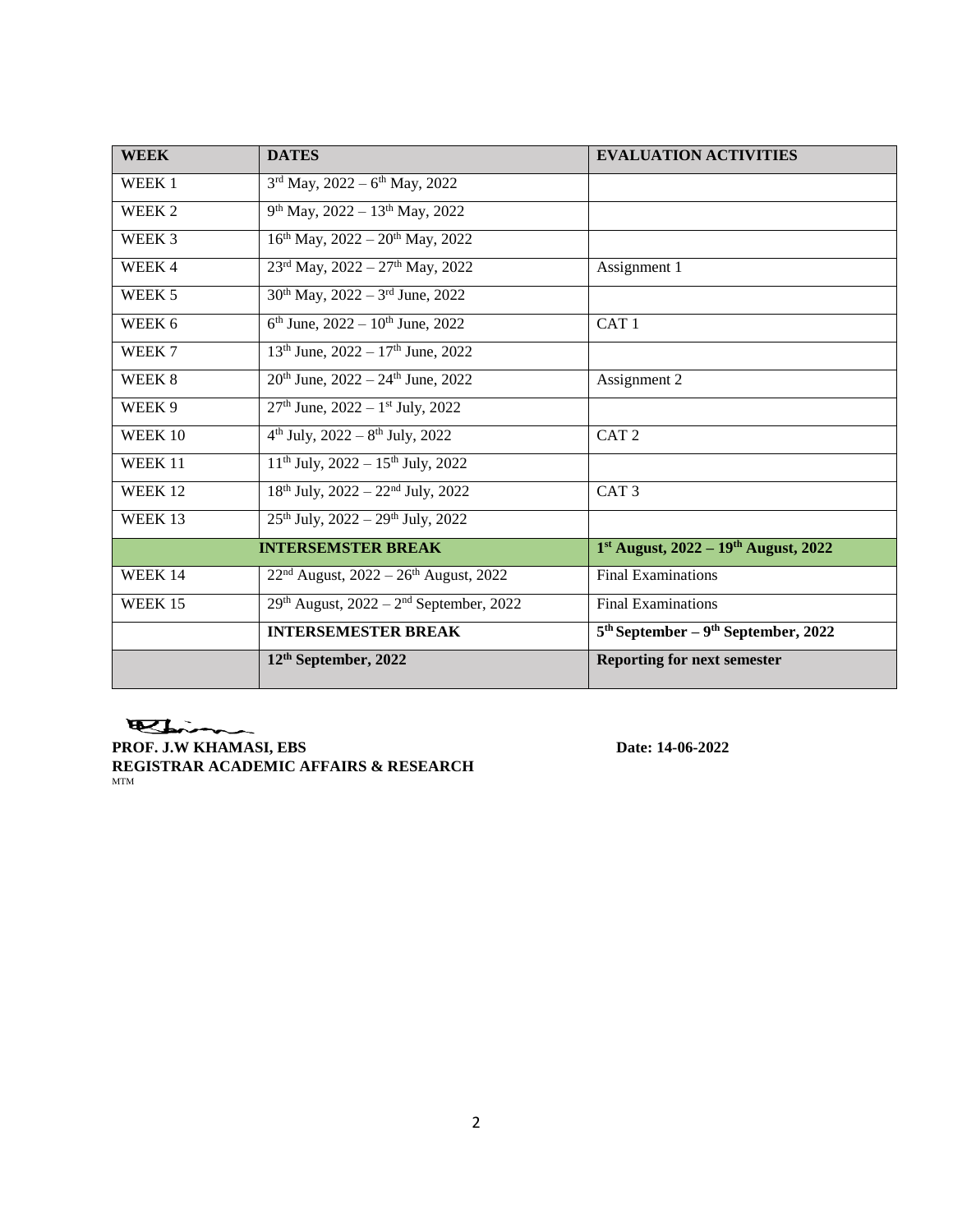**SCHEDULE II-May 2022-2022/2023**



### **DEDAN KIMATHI UNIVERSITY OF TECHNOLOGY OFFICE OF THE REGISTAR ACADEMIC AFFAIRS & RESEARCH PRIVATE BAG-10143, DEDAN KIMATHI TELEPHONE: 0713-835-965 EMAIL: registraraa@dkut.ac.ke**

# SEMESTER SCHEDULE FOR 2022/2023 ACADEMIC YEAR

# **APPLICABLE TO:**

- i). All Diploma & Certificate students in School of Computer Science & IT
- ii). Diploma in Sustainable Tourism & Hospitality Management Stage III

| <b>WEEK</b> | <b>DATES</b>                                              | <b>EVALUATION ACTIVITIES</b>       |
|-------------|-----------------------------------------------------------|------------------------------------|
| WEEK 1      | $3rd$ May, 2022 – 6 <sup>th</sup> May, 2022               | Lectures begin                     |
| WEEK 2      | $9th$ May, 2022 – 13 <sup>th</sup> May, 2022              |                                    |
| WEEK 3      | $16^{th}$ May, $2022 - 20^{th}$ May, 2022                 | Assignment I                       |
| WEEK 4      | $23^{\text{rd}}$ May, $2022 - 27^{\text{th}}$ May, $2022$ | C.A.T I                            |
| WEEK 5      | $30^{th}$ May, $2022 - 3^{rd}$ June, 2022                 |                                    |
| WEEK 6      | $6th$ June, 2022 – 10 <sup>th</sup> June, 2022            | Assignment II                      |
| WEEK 7      | $13th$ June, $2022 - 17th$ June, $2022$                   | C.AT II                            |
| WEEK 8      | $20th$ June, $2022 - 24th$ June, $2022$                   |                                    |
| WEEK 9      | $27th$ June, $2022 - 1st$ July, $2022$                    | C.A.T III                          |
| WEEK 10     | $4th$ July, 2022 – $8th$ July, 2022                       |                                    |
| WEEK 11     | $11th$ July, 2022 – $15th$ July, 2022                     | <b>End of Semester Examination</b> |
| WEEK 12     | $18^{th}$ July, $2022 - 22^{nd}$ July, 2022               | End of Semester Examination        |
|             | <b>INTERSEMESTER BREAK</b>                                | $25th$ July – $19th$ August, 2022  |
|             | $22nd$ August, 2022                                       | Reporting for the next semester    |

Elin **PROF. J.W KHAMASI, EBS** Date: 14-06-2022 **REGISTRAR ACADEMIC AFFAIRS & RESEARCH** MTM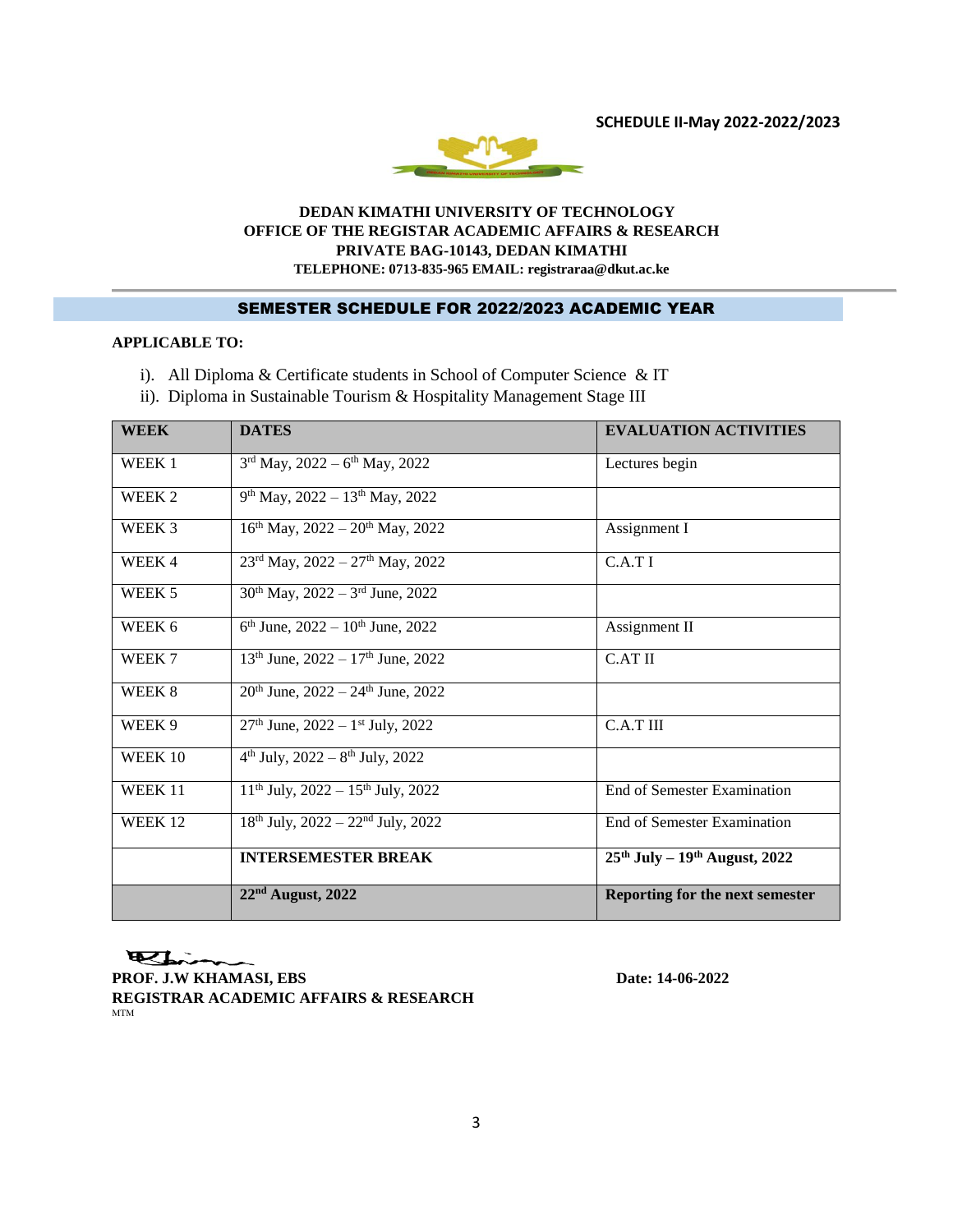**SCHEDULE III-June 2022-2022/2023**



### **DEDAN KIMATHI UNIVERSITY OF TECHNOLOGY OFFICE OF THE REGISTAR ACADEMIC AFFAIRS & RESEARCH PRIVATE BAG-10143, DEDAN KIMATHI TELEPHONE: 0713-835-965 EMAIL: registraraa@dkut.ac.ke**

### SEMESTER SCHEDULE FOR 2022/2023 ACADEMIC YEAR

### **APPLICABLE TO:**

### **ALL SCHOOLS AND INSTITUTES EXCEPT SCHOOL OF NURSING**

i). 2<sup>nd</sup> Year 1<sup>st</sup> Semester students registered in Bachelors Programmes in the Main Campus *Except BSc. Nursing*

### **INSTITUTE OF GEOMATICS, GIS AND REMOTE SENSING (IGGRES)**

- i). 4.1 Bachelor of Science in Geomatic and Geospatial Information Systems & Bachelor of Science in Geospatial Information Science and Remote Sensing
- i). 1.2 Master of Science in Geospatial Information Systems and Remote Sensing

#### **SCHOOL OF ENGINEERING**

- i). 5.2 Bachelor of Science in Mechatronic Engineering, Bachelor of Science in Electrical & Electronic Engineering, Bachelor of Science in Mechanical Engineering and Bachelor of Science in Civil Engineering
- ii). 4.1 Bachelors students in School of Engineering *Except BSc. Chemical Engineering*
- iii). 1.2 MSc. in Industrial Engineering & Management and MSc. in Telecommunication Engineering
- iv). 1.2 Postgraduate Diploma in Technical & Vocational Education
- v). 1.2 Ph.D in Mechanical Engineering

#### **SCHOOL OF SCIENCE**

- i). 3.1 Bachelor of Science in Actuarial Science
- ii). 2.2 MSc. in Leather Technology & MSc. in Chemistry

### **SCHOOL OF NURSING**

i). 1.2 Bachelor of Science in Nursing (Upgrading)

### **INSTITUTE OF FOOD BIO-RESOURCES TECHNOLOGY (IFBT)**

i). 1.2 Master of Science in Food Science and Technology

#### **SCHOOL OF BUSINESS, MANAGEMENT AND ECONOMICS**

- i). 3.2 & 4.2 Bachelors students in School of Business, Management and Economics
- ii). Masters and PhD students in School of Business, Management and Economics

### **GEOTHERMAL TRANING AND RESEARCH TRANINING**

i). 3.1 & 4.1 Bachelor of Science in Geology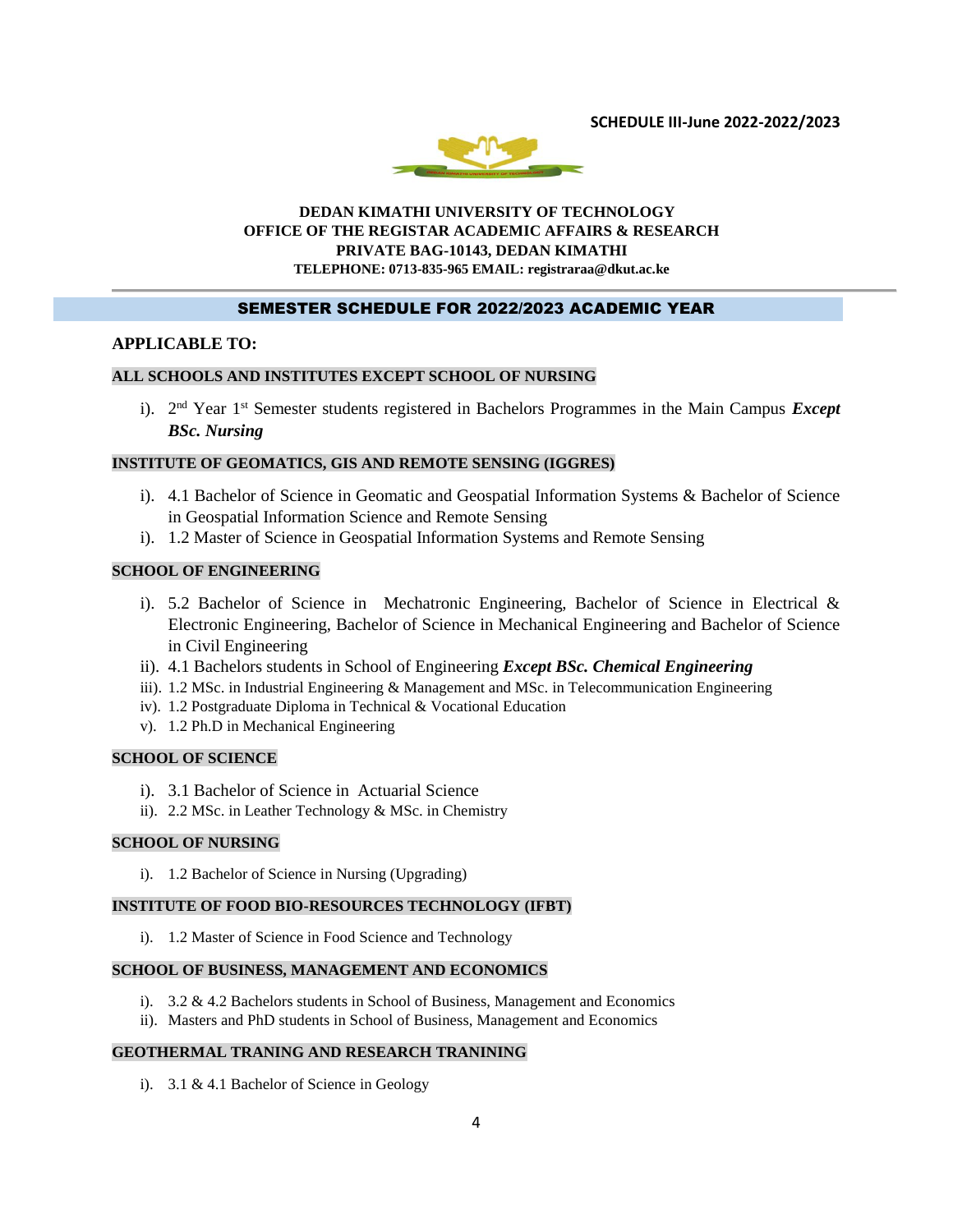| <b>WEEK</b> | <b>DATES</b>                                               | <b>EVALUATION ACTIVITIES</b>             |
|-------------|------------------------------------------------------------|------------------------------------------|
| WEEK 1      | $6^{\text{th}}$ June, $2022 - 10^{\text{th}}$ June, $2022$ |                                          |
| WEEK 2      | $13th$ June, $2022 - 17th$ June, $2022$                    |                                          |
| WEEK 3      | $20^{th}$ June, $2022 - 24^{th}$ June, $2022$              |                                          |
| WEEK 4      | $27th$ June, $2022 - 1st$ July, 2022                       | Assignment 1                             |
| WEEK 5      | $4^{th}$ July, 2022 – $8^{th}$ July, 2022                  |                                          |
| WEEK 6      | $11th$ July, 2022 – $15th$ July, 2022                      | CAT <sub>1</sub>                         |
| WEEK 7      | $18th$ July, $2022 - 22nd$ July, $2022$                    |                                          |
| WEEK 8      | $25th$ July, $2022 - 29th$ July, $2022$                    | Assignment 2                             |
|             | <b>INTERSEMSTER BREAK</b>                                  | $1st$ August, 2022 – $19th$ August, 2022 |
| WEEK 10     | $22nd$ August, $2022 - 26th$ August, 2022                  | CAT <sub>2</sub>                         |
| WEEK 11     | $29th$ August, $2022 - 2nd$ September, 2022                |                                          |
| WEEK 12     | $5th$ September, 2022 – 9 <sup>th</sup> September, 2022    | CAT <sub>3</sub>                         |
| WEEK 13     | $12th$ September, $2022 - 16th$ September, 2022            |                                          |
| WEEK 14     | $19th$ September, $2022 - 23rd$ September, 2022            | <b>Final Examinations</b>                |
| WEEK 15     | $26th$ September, $2022 - 30th$ September, 2022            | <b>Final Examinations</b>                |
|             | <b>INTERSEMESTER BREAK</b>                                 | $3rd - 7th$ October, 2022                |
|             | 10th October, 2022                                         | <b>Reporting for next semester</b>       |

ii). 2.1 Master of Science in Geothermal Energy Technology

Elim **PROF. J.W KHAMASI, EBS** Date: 14-06-2022 **REGISTRAR ACADEMIC AFFAIRS & RESEARCH** MTM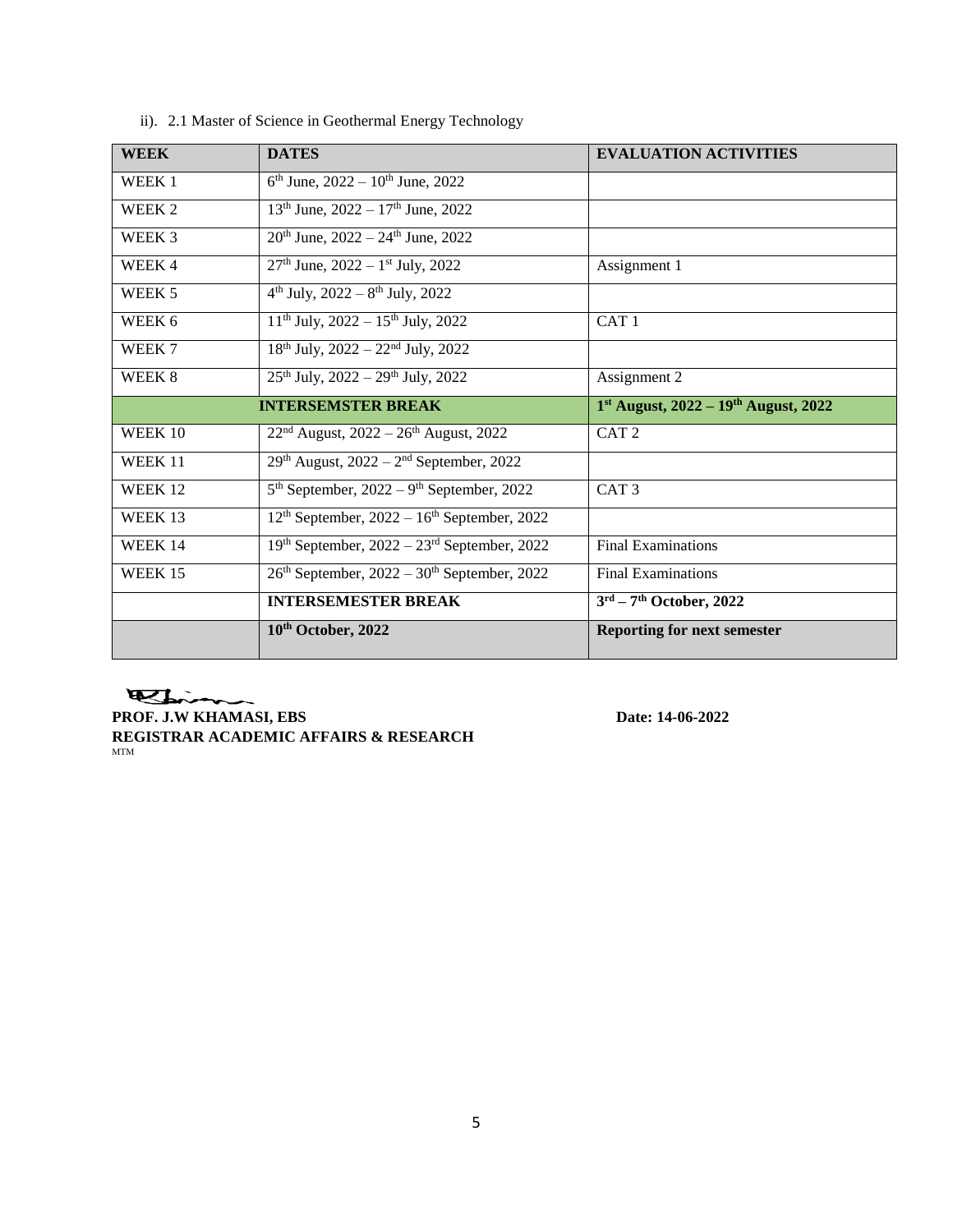**SCHEDULE IV-June 2022-2022/2023**



### **DEDAN KIMATHI UNIVERSITY OF TECHNOLOGY OFFICE OF THE REGISTAR ACADEMIC AFFAIRS & RESEARCH PRIVATE BAG-10143, DEDAN KIMATHI TELEPHONE: 0713-835-965 EMAIL: registraraa@dkut.ac.ke**

# SEMESTER SCHEDULE FOR 2022/2023 ACADEMIC YEAR

## **APPLICABLE TO NAIROBI CBD CAMPUS STUDENTS IN:**

- i). Bachelor of Criminology and Security management
- ii). Master of Science in Forensics and Security Management
- iii). Diploma in Security Management

| <b>WEEK</b> | <b>DATES</b>                                            | <b>EVALUATION ACTIVITIES</b>                                 |
|-------------|---------------------------------------------------------|--------------------------------------------------------------|
| WEEK 1      | $27th$ June, $2022 - 1st$ July, $2022$                  |                                                              |
| WEEK 2      | $4th$ July, $2022 - 8th$ July, 2022                     |                                                              |
| WEEK 3      | $11th$ July, 2022 – $15th$ July, 2022                   |                                                              |
| WEEK 4      | $18^{th}$ July, $2022 - 22^{nd}$ July, 2022             | Assignment 1                                                 |
| WEEK 5      | $25th$ July, $2022 - 29th$ July, $2022$                 |                                                              |
| WEEK 6      | $1st$ August, 2022 – $5th$ August, 2022                 | CAT <sub>1</sub>                                             |
|             | <b>INTERSEMSTER BREAK</b>                               | 8 <sup>th</sup> August, 2022 – 19 <sup>th</sup> August, 2022 |
| WEEK 7      | $22nd$ August, $2022 - 26th$ August, 2022               |                                                              |
| WEEK 8      | $29th$ August, $2022 - 2nd$ September, 2022             | Assignment 2                                                 |
| WEEK 9      | $5th$ September, 2022 – 9 <sup>th</sup> September, 2022 |                                                              |
| WEEK 10     | $12th$ September, $2022 - 16th$ September, 2022         | CAT <sub>2</sub>                                             |
| WEEK 11     | 19th September, 2022 - 23rd September, 2022             |                                                              |
| WEEK 12     | $26th$ September, $2022 - 30th$ September, 2022         | CAT <sub>3</sub>                                             |
| WEEK 13     | $3rd$ October, 2022 – 7 <sup>th</sup> October, 2022     |                                                              |
| WEEK 14     | $10^{th}$ October, $2022 - 14^{th}$ October, 2022       | <b>Final Examinations</b>                                    |
| WEEK 15     | $17th$ October, $2022 - 21st$ October, 2022             | <b>Final Examinations</b>                                    |
|             | <b>INTERSEMESTER BREAK</b>                              | $\overline{24^{th}}$ – 28 <sup>th</sup> October, 2022        |
|             | 31 <sup>st</sup> October, 2022                          | <b>Reporting for next semester</b>                           |

ELin

**PROF. J.W KHAMASI, EBS** Date: 14-06-2022 **REGISTRAR ACADEMIC AFFAIRS & RESEARCH** MTM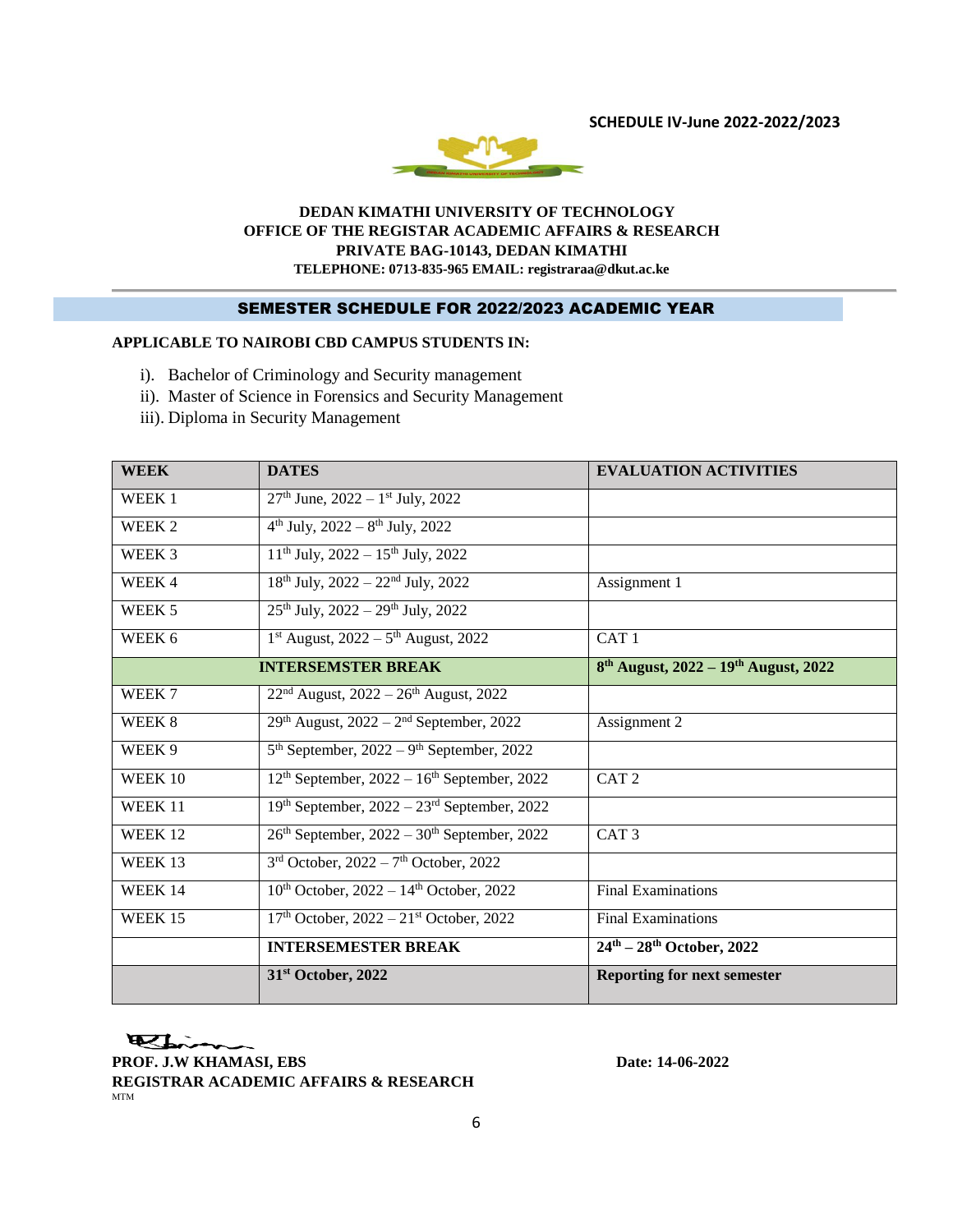**SCHEDULE V-June 2022-2022/2023**



### **DEDAN KIMATHI UNIVERSITY OF TECHNOLOGY OFFICE OF THE REGISTAR ACADEMIC AFFAIRS & RESEARCH PRIVATE BAG-10143, DEDAN KIMATHI TELEPHONE: 0713-835-965 EMAIL: registraraa@dkut.ac.ke**

#### SEMESTER SCHEDULE FOR 2022/2023 ACADEMIC YEAR

# **APPLICABLE TO 2ND YEAR 1ST SEMESTER MASTER OF SCIENCE IN SUSTAINABLE TOURISM AND HOSPITALITY MANAGEMENT**

| <b>WEEK</b> | <b>DATES</b>                                            | <b>EVALUATION ACTIVITIES</b>                          |
|-------------|---------------------------------------------------------|-------------------------------------------------------|
| WEEK 1      | $27th$ June, $2022 - 1st$ July, 2022                    |                                                       |
| WEEK 2      | $4th$ July, 2022 – $8th$ July, 2022                     |                                                       |
| WEEK 3      | $11th$ July, 2022 – $15th$ July, 2022                   |                                                       |
| WEEK 4      | $18th$ July, $2022 - 22nd$ July, $2022$                 | Assignment 1                                          |
| WEEK 5      | $25th$ July, $2022 - 29th$ July, $2022$                 |                                                       |
| WEEK 6      | $1^{st}$ August, $2022 - 5^{th}$ August, 2022           | CAT <sub>1</sub>                                      |
|             | <b>INTERSEMSTER BREAK</b>                               | $8^{th}$ August, 2022 – 19 <sup>th</sup> August, 2022 |
| WEEK 7      | $22nd$ August, $2022 - 26th$ August, 2022               |                                                       |
| WEEK 8      | $29th$ August, $2022 - 2nd$ September, 2022             | Assignment 2                                          |
| WEEK 9      | $5th$ September, 2022 – 9 <sup>th</sup> September, 2022 |                                                       |
| WEEK 10     | $12th$ September, $2022 - 16th$ September, 2022         | CAT <sub>2</sub>                                      |
| WEEK 11     | $19th$ September, $2022 - 23rd$ September, 2022         |                                                       |
| WEEK 12     | $26th$ September, $2022 - 30th$ September, 2022         | CAT <sub>3</sub>                                      |
| WEEK 13     | $3rd$ October, 2022 – 7 <sup>th</sup> October, 2022     |                                                       |
| WEEK 14     | $10th$ October, 2022 - 14 <sup>th</sup> October, 2022   | <b>Final Examinations</b>                             |
| WEEK 15     | $17th$ October, $2022 - 21st$ October, 2022             | <b>Final Examinations</b>                             |
|             | <b>INTERSEMESTER BREAK</b>                              | $24^{\text{th}} - 28^{\text{th}}$ October, 2022       |
|             | 31 <sup>st</sup> October, 2022                          | <b>Reporting for next semester</b>                    |

Esim

**PROF. J.W KHAMASI, EBS** Date: 14-06-2022 **REGISTRAR ACADEMIC AFFAIRS & RESEARCH** MTM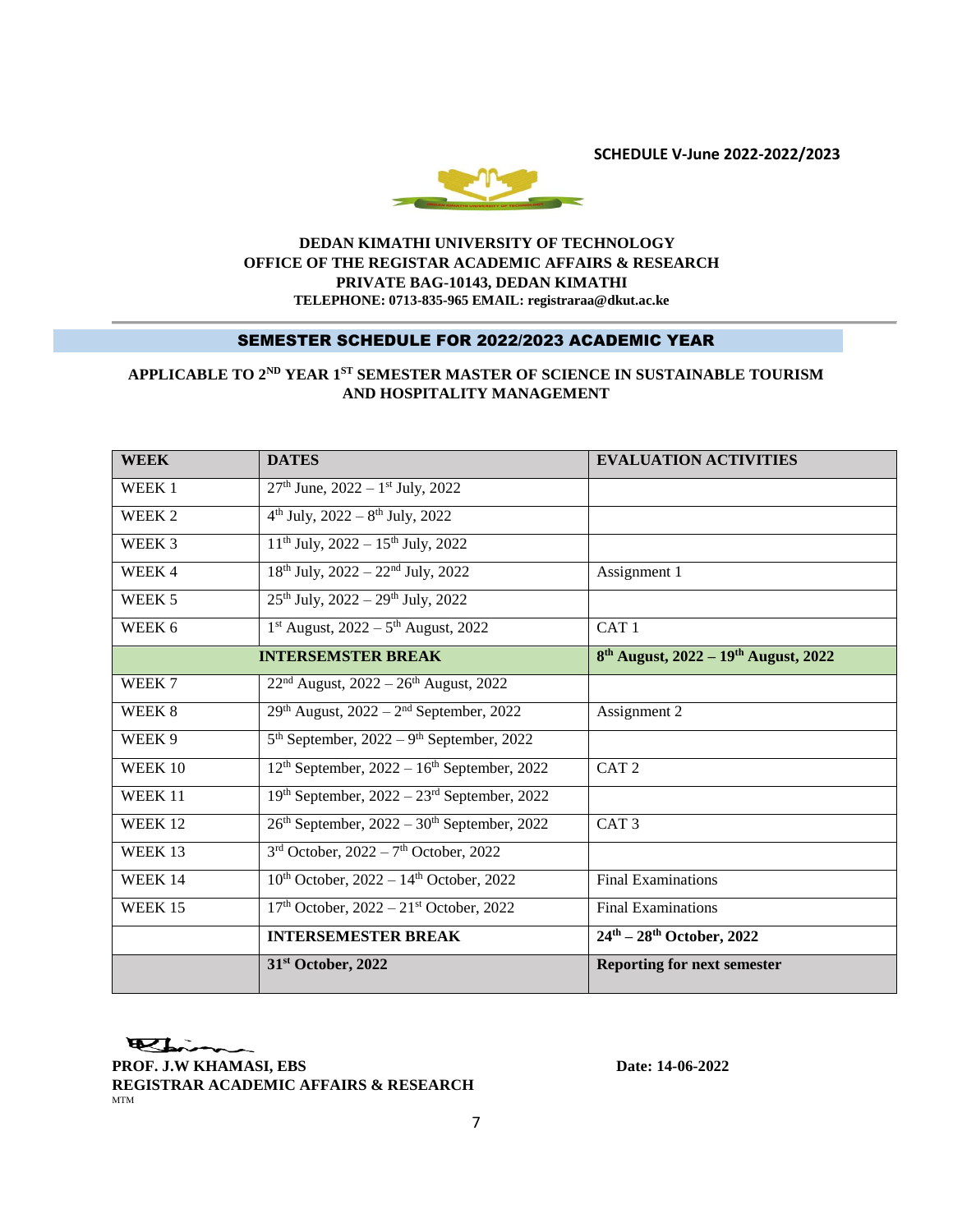**SCHEDULE VI-June 2022-2022/2023**



### **DEDAN KIMATHI UNIVERSITY OF TECHNOLOGY OFFICE OF THE REGISTAR ACADEMIC AFFAIRS & RESEARCH PRIVATE BAG-10143, DEDAN KIMATHI TELEPHONE: 0713-835-965 EMAIL: registraraa@dkut.ac.ke**

# SEMESTER SCHEDULE FOR 2022/2023 ACADEMIC YEAR

# **APPLICABLE TO:**

- i). Diploma students in School of Business, Management and Economics
- ii). Module II, III & IV Diploma & Certificate students in Institute of Technical and Professional Studies

| <b>WEEK</b>        | <b>DATES</b>                                            | <b>EVALUATION ACTIVITIES</b>                                 |
|--------------------|---------------------------------------------------------|--------------------------------------------------------------|
| WEEK 1             | $27th$ June, $2022 - 1st$ July, 2022                    | Lectures begin                                               |
| WEEK 2             | $4^{th}$ July, 2022 – $8^{th}$ July, 2022               |                                                              |
| WEEK 3             | $11th$ July, 2022 – $15th$ July, 2022                   | Assignment I                                                 |
| WEEK 4             | $18^{th}$ July, $2022 - 22^{nd}$ July, $2022$           | C.A.T I                                                      |
| WEEK 5             | $25th$ July, $2022 - 29th$ July, $2022$                 |                                                              |
| WEEK 6             | $1st$ August, 2022 – $5th$ August, 2022                 | Assignment II                                                |
|                    | <b>INTERSEMSTER BREAK</b>                               | 8 <sup>th</sup> August, 2022 – 19 <sup>th</sup> August, 2022 |
| WEEK 7             | $22nd$ August, 2022 – 26 <sup>th</sup> August, 2022     | <b>C.AT II</b>                                               |
| WEEK 8             | $29th$ August, $2022 - 2nd$ September, 2022             |                                                              |
| WEEK 9             | $5th$ September, 2022 – 9 <sup>th</sup> September, 2022 | $C.A.T$ III                                                  |
| WEEK 10            | $12th$ September, $2022 - 16th$ September, 2022         |                                                              |
| WEEK 11            | $19th$ September, $2022 - 23rd$ September, 2022         | End of Semester Examination                                  |
| WEEK <sub>12</sub> | $26th$ September, $2022 - 30th$ September, 2022         | <b>End of Semester Examination</b>                           |
|                    | <b>INTERSEMESTER BREAK</b>                              | 3rd - 14th October, 2022                                     |
|                    | 17th October, 2022                                      | <b>Reporting for next semester</b>                           |

Elin

**PROF. J.W KHAMASI, EBS** Date: 14-06-2022 **REGISTRAR ACADEMIC AFFAIRS & RESEARCH** MTM